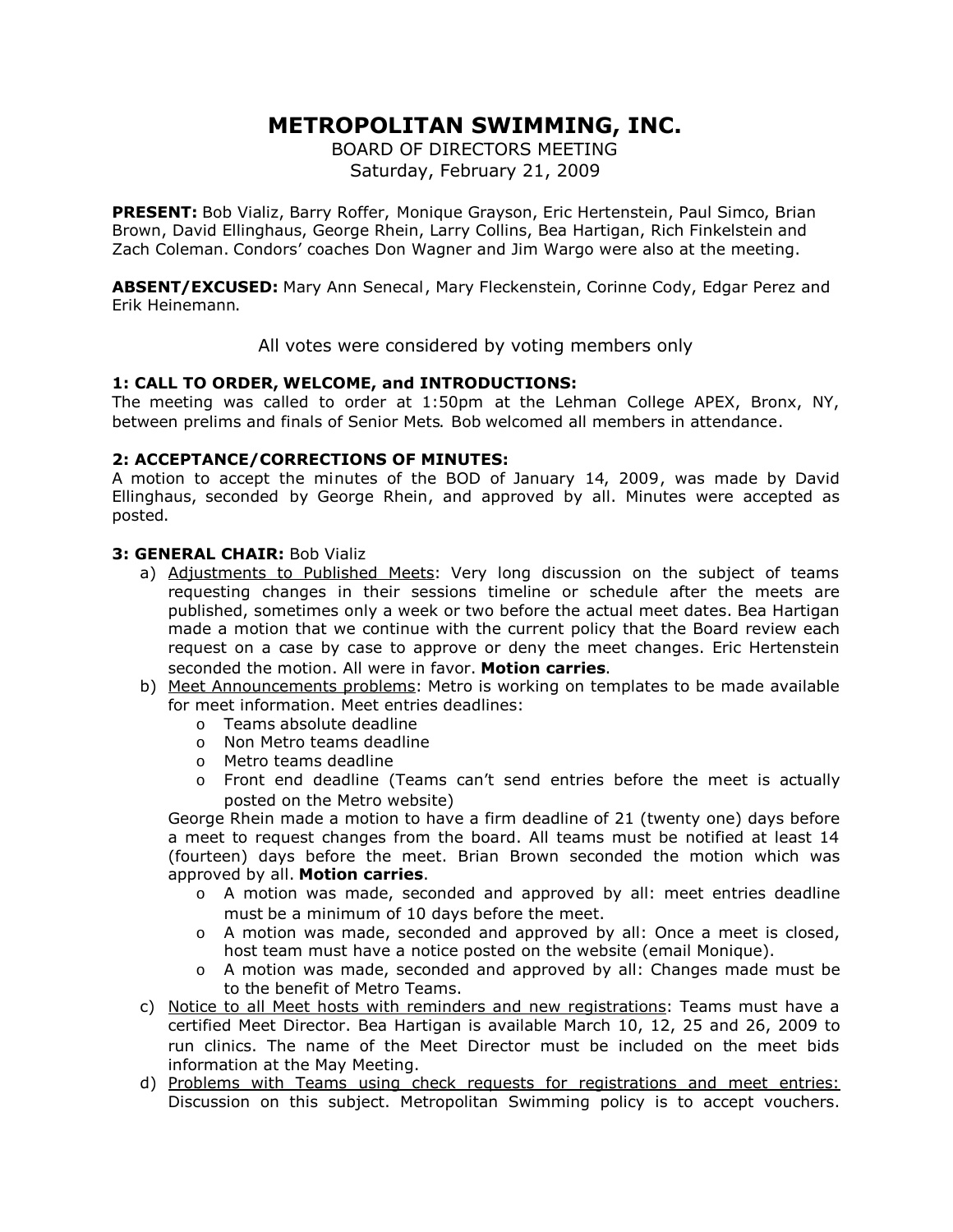Some clubs (YMCA, Boys & Girls Clubs, and others) always provide a voucher. The meet host can decide to accept vouchers or not.

- e) April Coaches Clinic: will take place at Pace University Aquatic Facility on April 18<sup>th</sup> (Pace University is located in Pleasantville, NY, off the Taconic Parkway). Info will be posted on the website.
- f) Age Group division re-alignments: This needs to be done after this year's age group championships. The number of swimmers by division has shifted greatly over the past few years: North (2,748 swimmers); Central (2,504); South/Nassau (1,204); East/Suffolk (1,779).
- g) Age Group Champ South/Nassau re-assignments: LIE, FA, BBSC go to East/Suffolk while OWA, LIAC, LBA, LIND will go to Central.

## **4: ADMINISTRATIVE VICE CHAIR:** George Rhein

- a) Update on Excellence Grant Program: Clubs that qualified must have a copy of their expenses and also must speak at the coaches Clinic in April. As of now, only 2 clubs provided copies of their expenditures. Eric Hertenstein made a motion that the remaining 4 clubs have 30 days to provide copies of their expenditures. Bea Hartigan seconded the motion which was approved by all. **Motion carries**.
- b) Teams that qualified exceeded the budget: \$20,000.00 was in the budget for the Grant program. After discussion it was decided that the amount would be divided percentage wise.
- c) Criteria: we need to adjust the criteria re: National Cuts requirements, as making Short Course Nationals is easier than making Long Course Junior Nationals, but SC Nationals qualify as Nationals. Bea Hartigan made a motion to revisit the criteria for the program ever year after the Short Course Season, so that the new criteria may be announced at the May House of Delegates. David Ellinghaus seconded the motion which was approved by all. **Motion carries**.

#### **5: TREASURER REPORT:** Mary Ann Senecal

a) Mary Ann was not at the meeting and did not send a report.

#### **6: SECRETARY:** Monique Grayson

a) National Times Verification: All host teams must email a registrations' recon file to the Metro Office, at least one week before meet (and again if they add entries). Every one is at risk even if one swimmer is not registered

#### **7: OPEN WATER:** Bea Hartigan

a) Bea sent an email to the team from Australia to see if they would be participating this summer. She applied for a sanction for the Metro masters.

## **8: OLD BUSINESS:**

a) Zone packets are ready

## **9: NEW BUSINESS:**

- a) Metro Meets at Lehman: the contract must specify that there must be a minimum of 2 (two) speakers, one on each side of the pool for the starts).
- b) Breakfast food at Lehman: the quality of what is being served is not acceptable. Coaches ask for fresh bagels.
- c) Meets fees: the Metro rule is \$3 per individual event and \$8 per relay. For Prelims/Finals: \$4 per individual event and \$8 per relay. Long Course meets: \$4 per individual event and \$8 per relay. Should this be raised? Question also re: flexibility of teams hosting an Invitational to charge a per swimmer facility surcharge. Discussion on this subject.